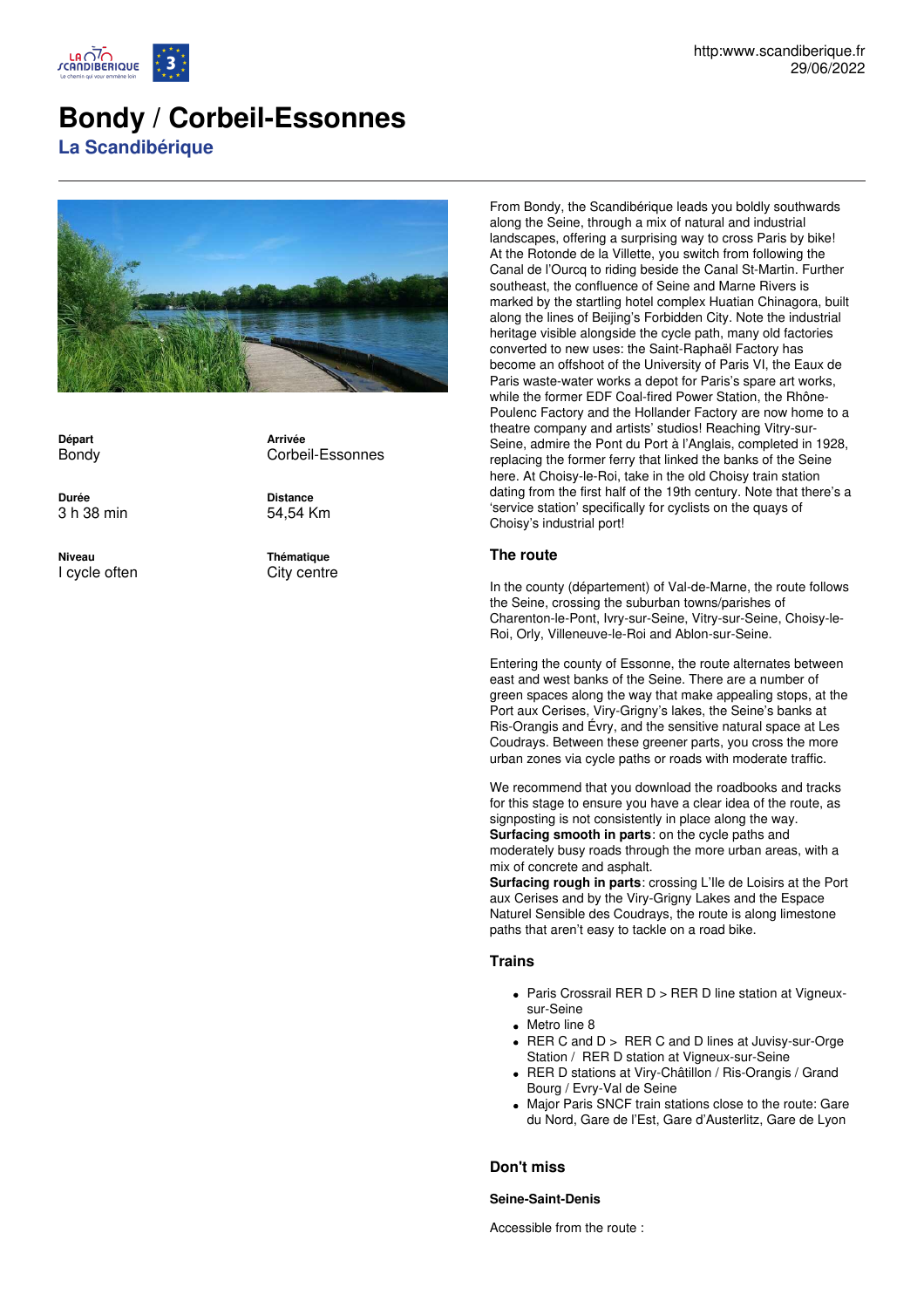- Parc départemental de la Bergère à **Bobigny** : 15 hectares to discover on the banks of the Ourcq Canal
- Le [Dock](https://dockbpantin.com/) B à **Pantin** : emblematic building of the port of Pantin, open stage and terrace where it is good to have a brunch

#### **Paris**

Accessible from the route :

- Parc de La [Villette](https://lavillette.com/%20) : including the Cité des sciences et de l'industrie, the Philharmonie de Paris - Cité de la musique
- Bassin de La Villette : the largest artificial lake in Paris. Marin d'eau [douce](https://www.marindeaudouce.fr/%20) (boat rental)
- Canal Saint-Martin : treat yourself to a cruise to break up your cycling efforts with [Canauxrama](https://www.canauxrama.com/) or Paris [Canal](https://www.pariscanal.com/)
- Port de l'Arsenal : connects the Saint-Martin canal to the Seine, between the quai de la Rapée and the place de la Bastille
- Parc de Bercy and Bercy Village : occupies the site of former wine warehouses that were the world's largest wine and spirits trading centre in the 19th century
- La [Cinémathèque](https://www.cinematheque.fr/) française
- Jardin des [plantes](https://www.jardindesplantesdeparis.fr/fr) and National Museum of Natural **History**
- Ile de la Cité (Conciergerie et Sainte-Chapelle)

#### **Val-de-Marne**

- **Charenton-le-Pont**: close by, the Bois de Vincennes Park, including Daumesnil Lake (with boating, ponies and more); Paris Zoological Park.
- **Maisons-Alfort**: Musée Fragonard de l'Ecole Vétérinaire d'Alfort (a museum of anatomical oddities at this prestigious veterinary training college)
- **Ivry-sur-Seine**: Manufacture des Œillets, home to Le Crédac (a contemporary art centre); Parc des **Cormailles**
- **Vitry-sur-Seine**: the street art; Mac Val (a contemporary art museum); Exploradôme (a science museum)
- **Choisy-le-Roi**: Passeurs de Rives, offering Seine ferry crossings in summer. On the opposite riverbank: Parc des Sports Paris Val-de-Marne (a major sports centre); Les Gondoles Ferme Pédagogique (an urban farm). Close by: Guinguette Auvergnate, a traditional riverside restaurant; Barefoot Style, offering waterskiing and other watersports
- **Orly**: tour of Orly Airport (by reservation only); Maison de l'Environnement et du Développement Durable (on sustainable development)
- **Villeneuve-le-Roi**: Parc des Sports du Grand Godet (a sports centre)

#### **Essonne**

- **Vigneux-sur-Seine**: Propriété Caillebotte, 5km from the route, the atmospheric home of Impressionist painter Gustave Caillebotte
- **Draveil**: Ile de Loisirs du Port aux Cerises (an outdoor leisure centre)
- **Viry-Châtillon**: Viry-Grigny Lakes (a protected natural site)
- **Étiolles**: Espace Naturel Sensible des Coudrays (a protected natural site)